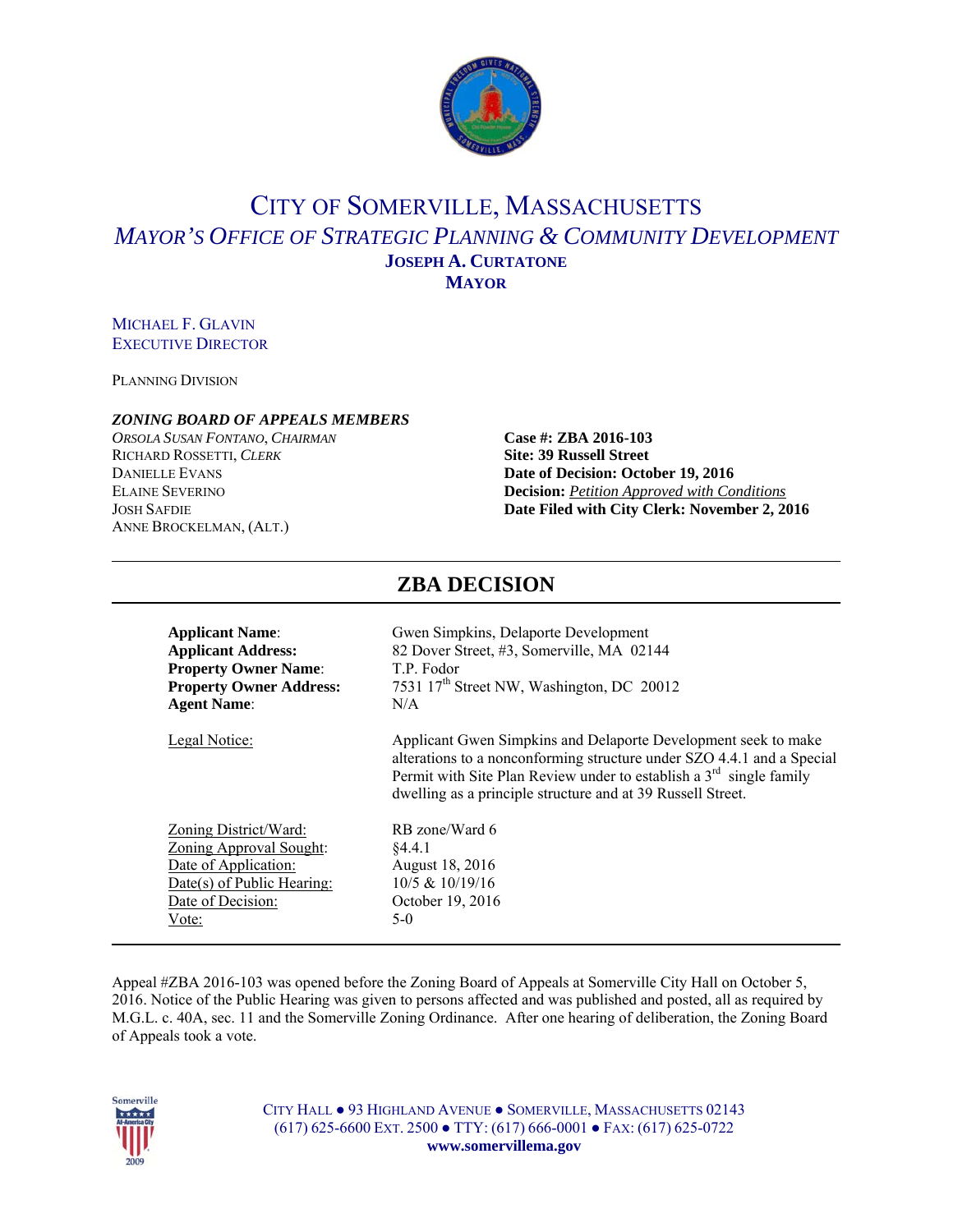## **DESCRIPTION:**

Proposal is to demolish rear structure and replace it with a single family home located off the rear lot line. The home will be four bedrooms with a basement and level above. There will be a subgrade garage accommodating two standard parking spaces, with two more parking spaces between the new structure and the existing homes. The placement of a residence behind another residence is an atypical situation and generally something not supported by staff. This case is not anticipated to set any type of precedence for dwelling units in a rear yard. The proposed zoning will not allow principle structures to be placed in the rear yard of another structure.

#### **FINDINGS FOR SPECIAL PERMIT WITH SITE PLAN REVIEW (SZO §5.2 & §4.4.1):**

In order to grant a special permit with site plan review, the SPGA must make certain findings and determinations as outlined in §5.2.5 of the SZO. This section of the report goes through §5.2.5 in detail.

#### 1. Information Supplied:

The Board finds that the information provided by the Applicant conforms to the requirements of §5.2.3 of the SZO and allows for a comprehensive analysis of the project.

2. Compliance with Standards: *The Applicant must comply "with such criteria or standards as may be set forth in this Ordinance which refer to the granting of the requested special permit with site plan review."*

The applicant is seeking to establish a third principle structure on the site, an SPSR condition was enacted by the 1997-10 ZBA decision and further supported by a court ruling.

Section 4.4.1 states that "[l]awfully existing nonconforming structures other than one- and two-family dwellings may be enlarged, extended, renovated or altered only by special permit authorized by the SPGA.

 Though perhaps used as a garage now it was at one time a business of sort the alteration of the rear garage structure triggers 4.4.1 as it is non-conforming with side and rear setbacks.

In considering a special permit under §4.4. staff finds the construction of a third principle dwelling unit is not in keeping with the surrounding neighborhood as there are no other known situations such as this in the immediate area, though three dwelling units are allowed in the RB Zone.

3. Purpose of District: *The Applicant has to ensure that the project "is consistent with the intent of the specific zoning district as specified in Article 6".*

#### 6.1.2. RB - Residence Districts.

Purpose. To establish and preserve medium density neighborhoods of one-, two- and three-family homes, free from other uses except those which are both compatible with and convenient to the residents of such districts.

The site and project are unique in that the single lot currently has two single family detached homes, and is seeking to add a third. While the unit count is allowed by right within the RB zone having three separate structures on a single lot will have an adverse impact on density and privacy for abutting neighbors. Neighbors have mostly supported the project at the time of this report.

4. Site and Area Compatibility: The Applicant has to ensure that the project "(i)s designed in a manner that is compatible with the existing natural features of the site and is compatible with the characteristics of the surrounding area, and that the scale, massing and detailing of the buildings are compatible with those prevalent in the surrounding area".

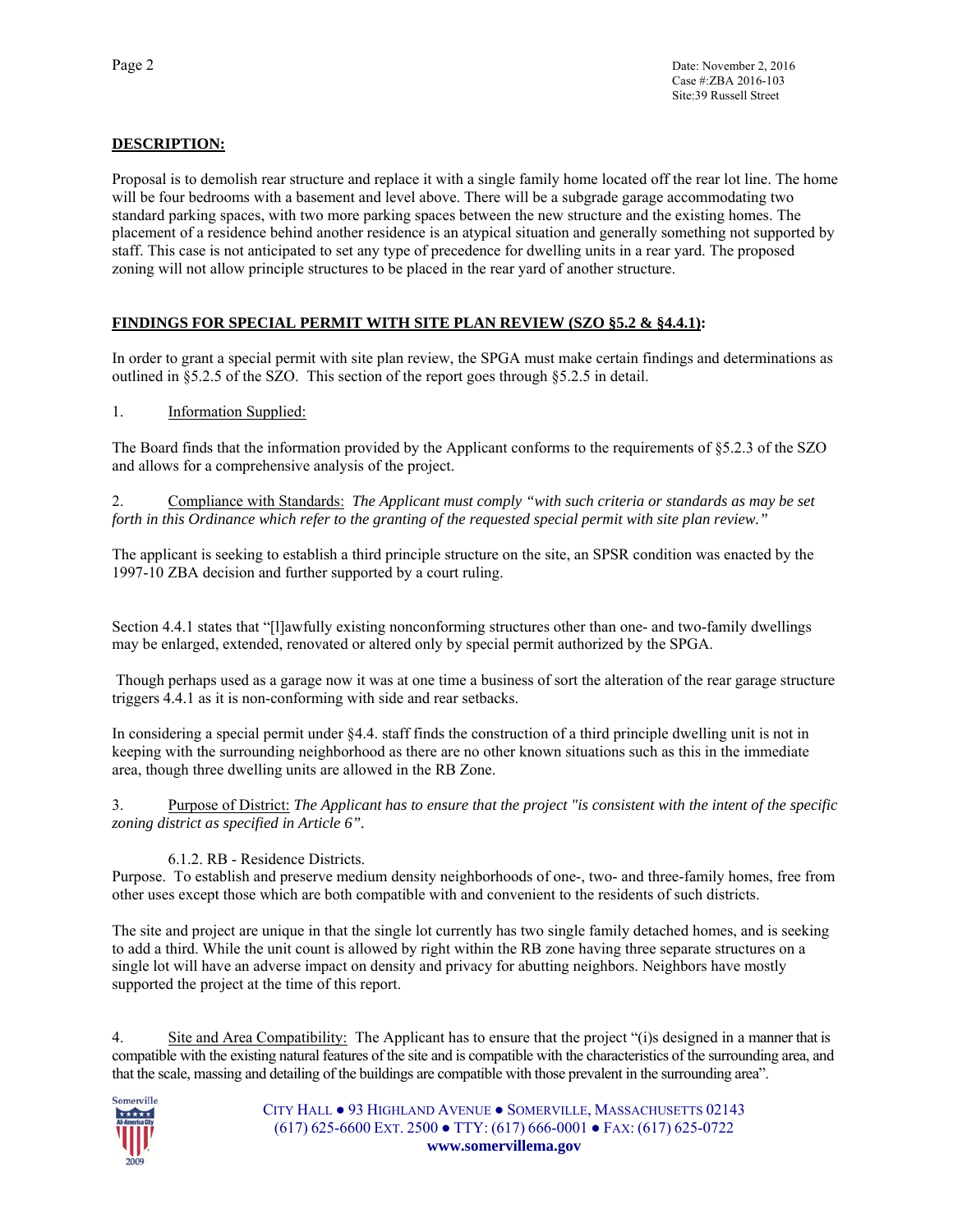Surrounding Neighborhood: the surrounding neighborhood is an eclectic mix of single, two, and three family homes in a variety of architectural styles. The proposed design is in harmony, but a third principle structure on the lot is not harmonious with the character of the neighborhood.

Impacts of Proposal (Design and Compatibility): The design is compatible with surrounding architecture in general form and detail.

5. Functional Design: *The project must meet "accepted standards and criteria for the functional design of facilities, structures, and site construction."*

The project meets accepted standards for functionality. While having a diminished street presence it is aesthetically pleasing.

6. Impact on Public Systems: *The project will "not create adverse impacts on the public services and facilities serving the development, such as the sanitary sewer system, the storm drainage system, the public water supply, the recreational system, the street system for vehicular traffic, and the sidewalks and footpaths for pedestrian traffic."* 

The project is conditioned to comply with the city storm water policy.

7. Environmental Impacts: *"The proposed use, structure or activity will not constitute an adverse impact on the surrounding area resulting from: 1) excessive noise, level of illumination, glare, dust, smoke, or vibration which are higher than levels now experienced from uses permitted in the surrounding area; 2) emission of noxious or hazardous materials or substances; 3) pollution of water ways or ground water; or 4) transmission of signals that interfere with radio or television reception."* 

No adverse environmental impacts are anticipated with respect to items 1-4 as outlined above as a result of the proposed construction.

8. Consistency with Purposes: *"Is consistent with: 1) the purposes of this Ordinance, particularly those set forth in Article 1 and Article 5; and 2) the purposes, provisions, and specific objectives applicable to the requested special permit with site plan review which may be set forth elsewhere in this Ordinance, such as, but not limited to, those at the beginning of the various sections."*

The proposal is consistent with the general purposes of the Ordinance as set forth under §1.2, which includes, but is not limited to The purposes of the Ordinance are to promote the health, safety, and welfare of the inhabitants of the City of Somerville; to provide for and maintain the uniquely integrated structure of uses in the City; to lessen congestion in the streets; to protect health; to secure safety from fire, panic and other dangers; to provide adequate light and air; to prevent the overcrowding of land; to avoid undue concentration of population; to facilitate the adequate provision of transportation, water, sewerage, schools, parks and other public requirements; to conserve the value of land and buildings; to preserve the historical and architectural resources of the City; to adequately protect the natural environment; to encourage the most appropriate use of land throughout the City; to protect and promote a housing stock that can accommodate the diverse household sizes and life stages of Somerville residents at all income levels, paying particular attention to providing housing affordable to individuals and families with low and moderate incomes; and to preserve and increase the amenities of the municipality.

9. Preservation of Landform and Open Space: *The Applicant has to ensure that "the existing land form is preserved in its natural state, insofar as practicable, by minimizing grading and the erosion or stripping of steep slopes, and by maintaining man-made features that enhance the land form, such as stone walls, with minimal alteration or disruption. In addition, all open spaces should be designed and planted to enhance the attractiveness* 

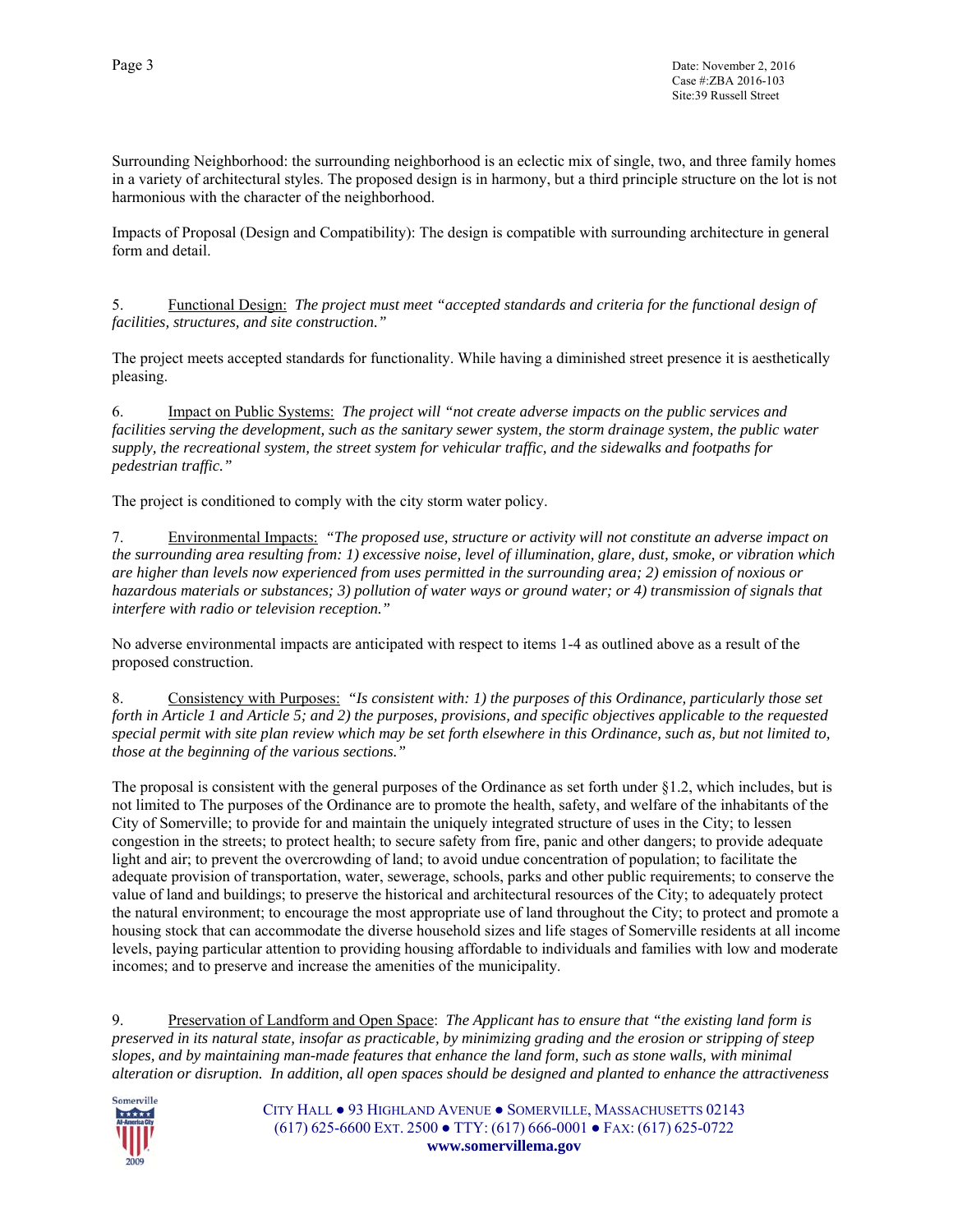*of the neighborhood. Whenever possible, the development parcel should be laid out so that some of the landscaped areas are visible to the neighborhood."* 

The project will maintain a balance of open space currently on the lot, however it will shift the visible open space to behind the structure and out of public view.

10. Relation of Buildings to Environment: *The Applicant must ensure that "buildings are: 1) located harmoniously with the land form, vegetation and other natural features of the site; 2) compatible in scale, design and use with those buildings and designs which are visually related to the development site; 3) effectively located for solar and wind orientation for energy conservation; and 4) advantageously located for views from the building while minimizing the intrusion on views from other buildings."* 

The proposed structure occupies roughly the same volumetric space as the existing and is outside of all setbacks. The 3<sup>rd</sup> principle structure introduces an interesting if not a disharmonious massing scheme that is atypical for the neighborhood.

11. Storm water Drainage: *The Applicant must demonstrate that "special attention has been given to proper site surface drainage so that removal of surface waters will not adversely affect neighboring properties or the public storm drainage system. Storm water shall be removed from all roofs, canopies, and powered area, and routed through a well-engineered system designed with appropriate storm water management techniques. Skimming devices, oil, and grease traps, and similar facilities at the collection or discharge points for paved surface runoff should be used, to retain oils, greases, and particles. Surface water on all paved areas shall be collected and/or routed so that it will not obstruct the flow of vehicular or pedestrian traffic and will not create puddles in the paved area. In larger developments, where practical, the routing of runoff through sheet flow, swales or other means increasing filtration and percolation is strongly encouraged, as is use of retention or detention ponds. In instances of below grade parking (such as garages) or low lying areas prone to flooding, installation of pumps or other devices to prevent backflow through drains or catch basins may be required."*

The storm water infiltration system will be reviewed by the City Engineering staff to ensure compliance with the City's Storm water policy, and will implement any mitigation method or payment in lieu of that is deemed necessary by the engineering department.

12. Historic or Architectural Significance: *N/A* 

13. Enhancement of Appearance: *The Applicant must demonstrate that "the natural character and appearance of the City is enhanced. Awareness of the existence of a development, particularly a non residential development or a higher density residential development, should be minimized by screening views of the development from nearby streets, residential neighborhoods of City property by the effective use of existing land forms, or alteration thereto, such as berms, and by existing vegetation or supplemental planting."* 

The new structure will replace a moldering garage which is overgrown and frequented by transient persons and vandals. New and improved landscaping will be installed enhancing the appearance to abutters and people on the public way.

14. Lighting: *With respect to lighting, the Applicant must ensure that "all exterior spaces and interior public and semi-public spaces shall be adequately lit and designed as much as possible to allow for surveillance by neighbors and passersby."* 

The lighting will be appropriate to the proposed residential use, conform to dimensions specified in the SZO, and is conditioned not to interfere with neighboring properties.

15. Emergency Access: *The Applicant must ensure that "there is easy access to buildings, and the grounds adjoining them, for operations by fire, police, medical and other emergency personnel and equipment."* 

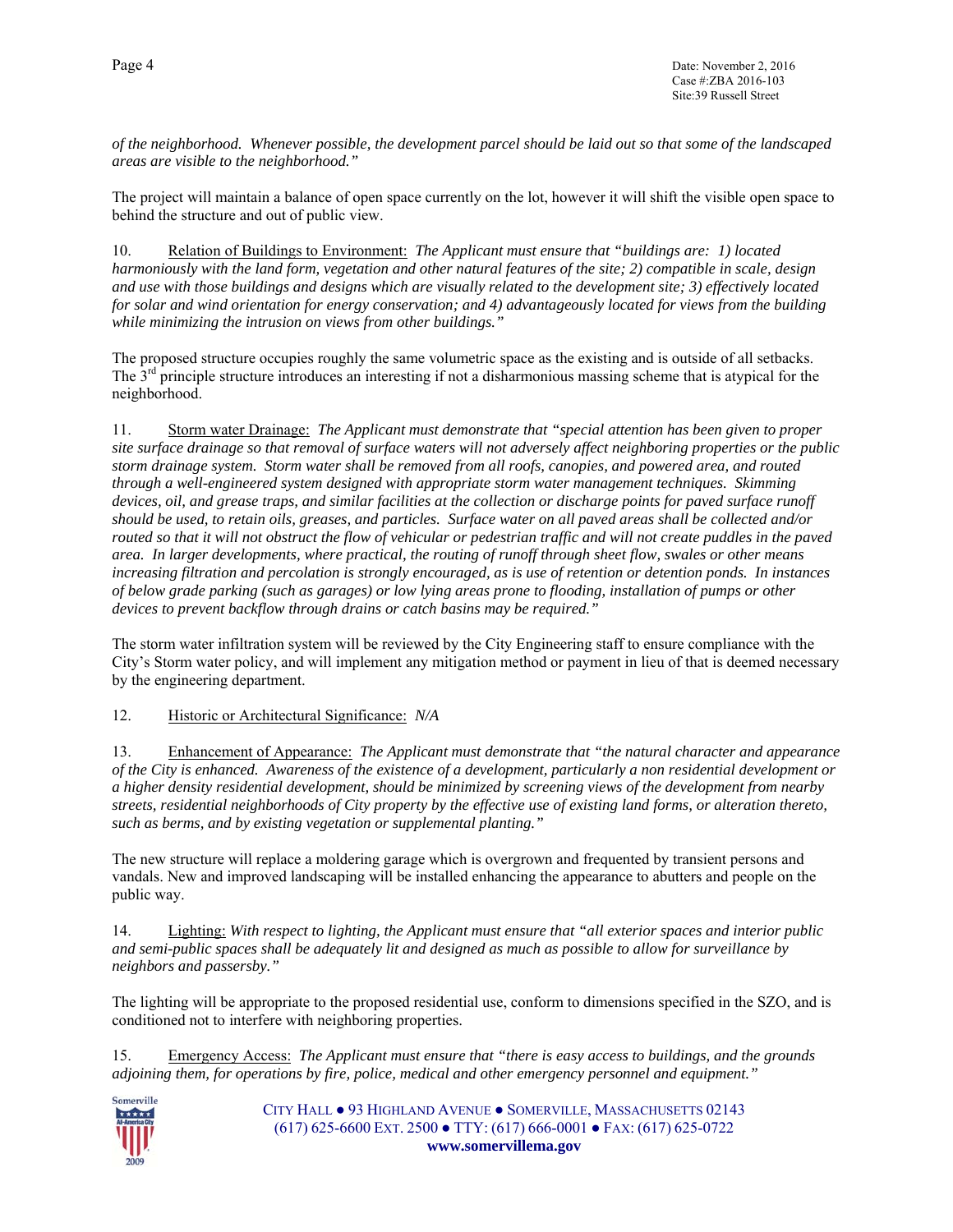According to fire prevention there is inadequate access to the proposed structure. The code for driveway width access for fire apparatus is 18 feet. Fire prevention has typically allowed that requirement to be reduced to 14 feet if the building has a sprinkler system. This plan does not satisfy either requirement. However as the structure is a 1 story single family with full suppression fire prevention is willing to accept the proposal.

16. Location of Access: *The Applicant must ensure that "the location of intersections of access drives with the City arterial or collector streets minimizes traffic congestion."*

Access is granted via an easement between two single family structures. The easement is only 12"-6' and will be used as the main access for all three residential units.

17. Utility Service: *The Applicant must ensure that "electric, telephone, cable TV and other such lines and equipment are placed underground from the source or connection, or are effectively screened from public view."* 

All new service will be underground.

18. Prevention of Adverse Impacts: *The Applicant must demonstrate that "provisions have been made to prevent or minimize any detrimental effect on adjoining premises, and the general neighborhood, including, (1) minimizing any adverse impact from new hard surface ground cover, or machinery which emits heat, vapor, light or fumes; and (2) preventing adverse impacts to light, air and noise, wind and temperature levels in the immediate vicinity of the proposed development.;"* 

Minimal negative impacts are anticipated as a result of the proposed project and residential use. Open spaces will be designed and planted to enhance the site permeability and quality of landscaping.

19. Signage: *N/A*

20. Screening of Service Facilities: *The Applicant must ensure that "exposed transformers and other machinery, storage, service and truck loading areas, dumpsters, utility buildings, and similar structures shall be effectively screened by plantings or other screening methods so that they are not directly visible from either the proposed development or the surrounding properties."*

All required parking will be indoors, as will garage and recycling. If the design is not conducive to the storage of garbage and recycling inside it will be conditioned to be screened by a staff approved material in a staff approved location.

21. Screening of Parking: Parking will be in a garage or obscured by the other principle structures.

21. Housing Impact: Will not create adverse impacts on the stock of existing affordable housing*.*

22. SomerVision Plan: Creation of a new single dwelling unit

23. Impact on Affordable Housing: *In conjunction with its decision to grant or deny a special permit for a structure of four or more units of housing, the SPGA shall make a finding and determination as to how implementation of the project would increase, decrease, or leave unchanged the number of units of rental and home ownership housing that are affordable to households with low or moderate incomes, as defined by HUD, for different sized households and units.*

N/A

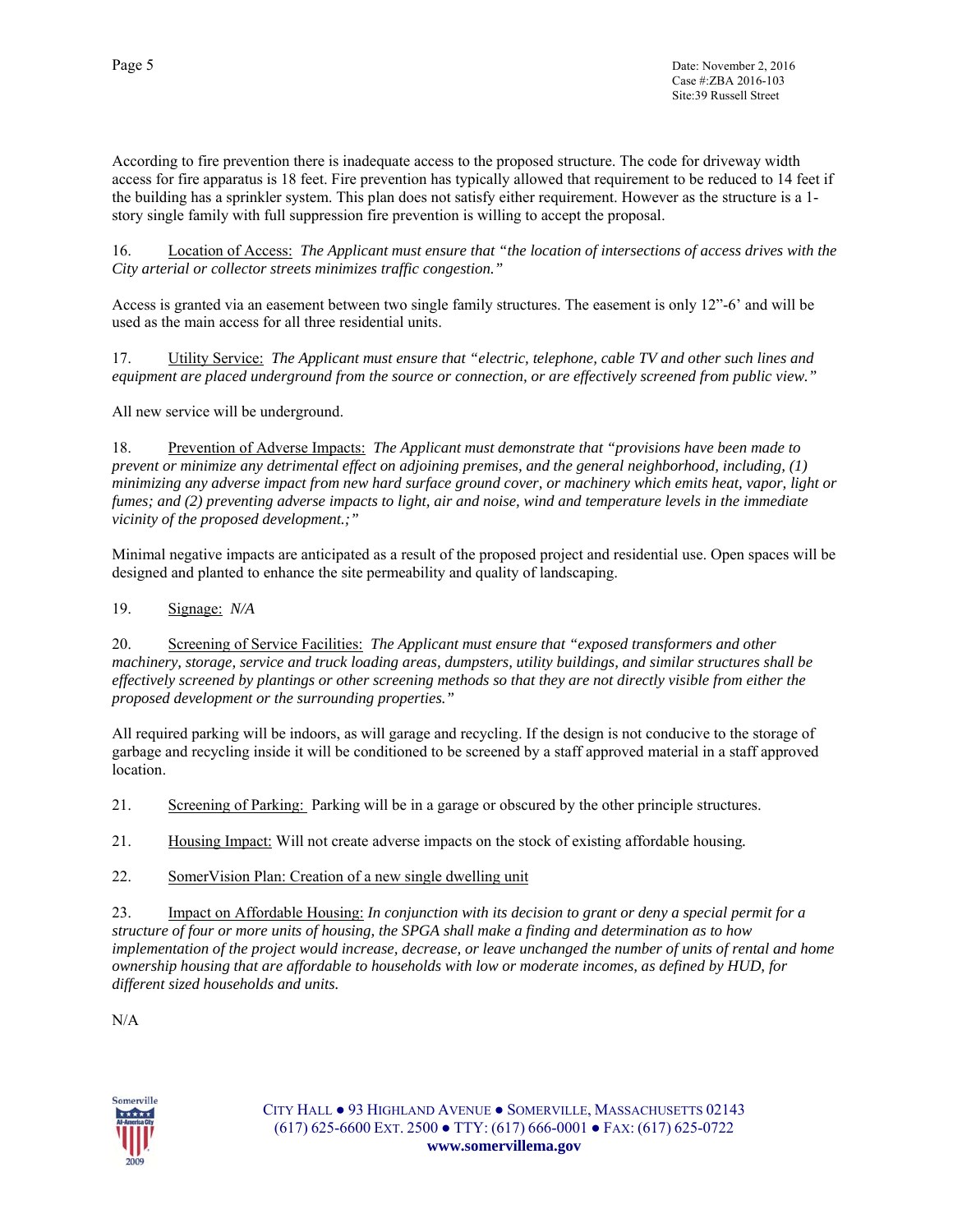## **DECISION:**

Present and sitting were Members Orsola Susan Fontano, Richard Rossetti, Danielle Evans, Elaine Severino and Anne Brockelman with Josh Safdie absent. Upon making the above findings, Richard Rossetti made a motion to approve the request for a Special Permit with Site Plan Review. Elaine Severino seconded the motion. Wherefore the Zoning Board of Appeals voted **5-0** to **APPROVE** the request. In addition the following conditions were attached:

| $\#$           | <b>Condition</b>                                                                                                                                                                                                                                                                                                                                                                                                                                                                                                                                                                                                                                                                           |                                                                | <b>Timeframe</b><br>for<br>Compliance | <b>Verified</b><br>(initial) | <b>Notes</b> |
|----------------|--------------------------------------------------------------------------------------------------------------------------------------------------------------------------------------------------------------------------------------------------------------------------------------------------------------------------------------------------------------------------------------------------------------------------------------------------------------------------------------------------------------------------------------------------------------------------------------------------------------------------------------------------------------------------------------------|----------------------------------------------------------------|---------------------------------------|------------------------------|--------------|
|                | This approval is based upon the following application<br>materials and the plans submitted by the Applicant:                                                                                                                                                                                                                                                                                                                                                                                                                                                                                                                                                                               | CO / BP                                                        | ISD/Plng.                             |                              |              |
|                | Date (Stamp Date)                                                                                                                                                                                                                                                                                                                                                                                                                                                                                                                                                                                                                                                                          | <b>Submission</b>                                              |                                       |                              |              |
|                | 8.18-2016                                                                                                                                                                                                                                                                                                                                                                                                                                                                                                                                                                                                                                                                                  | Initial application<br>submitted to the City<br>Clerk's Office |                                       |                              |              |
|                | 8.17.16                                                                                                                                                                                                                                                                                                                                                                                                                                                                                                                                                                                                                                                                                    | Modified plans submitted<br>to OSPCD                           |                                       |                              |              |
|                | 8.12.16 (rear elevations                                                                                                                                                                                                                                                                                                                                                                                                                                                                                                                                                                                                                                                                   | Modified plans submitted<br>to OSPCD                           |                                       |                              |              |
|                | Any changes to the approved site plan and elevations that<br>are not de minimis must receive SPGA approval.                                                                                                                                                                                                                                                                                                                                                                                                                                                                                                                                                                                |                                                                |                                       |                              |              |
|                | <b>Affordable Housing/Linkage</b>                                                                                                                                                                                                                                                                                                                                                                                                                                                                                                                                                                                                                                                          |                                                                |                                       |                              |              |
| $\mathbf{1}$   | The structure shall be fully suppressed with a sprinkler<br>system and have hardwired smoke detectors.                                                                                                                                                                                                                                                                                                                                                                                                                                                                                                                                                                                     |                                                                | CO                                    | <b>FP</b>                    |              |
| $\overline{2}$ | The Applicant must contact the Engineering Department to<br>obtain a street address prior to a building permit being<br>issued.                                                                                                                                                                                                                                                                                                                                                                                                                                                                                                                                                            |                                                                | <b>BP</b>                             | Eng                          |              |
| $\overline{3}$ | The Applicant shall complete the Site Plan Review<br>Checklist and supply the information to the Engineering<br>Office. The plans must comply with the City's Storm water<br>Management Policy.                                                                                                                                                                                                                                                                                                                                                                                                                                                                                            |                                                                | <b>BP</b>                             | Eng.                         |              |
| $\overline{4}$ | New sanitary connection flows over 2,000 GPD require a<br>removal of infiltration and/or inflow by the Applicant. This<br>will be achieved by submitting a mitigation payment,<br>established by the City Engineers Office, to the City based<br>on the cost per gallon of I/I to be removed from the sewer<br>system and a removal ratio of 4:1. If a different ratio of<br>removal or mitigation payment amount is adopted by the<br>Board of Aldermen prior to the Applicant receiving a<br>Certificate of Occupancy, payment will be adjusted to the<br>BOA rate. The Applicant shall work with Engineering and<br>meet this condition before a certificate of occupancy is<br>issued. |                                                                | CO                                    | Eng.                         |              |

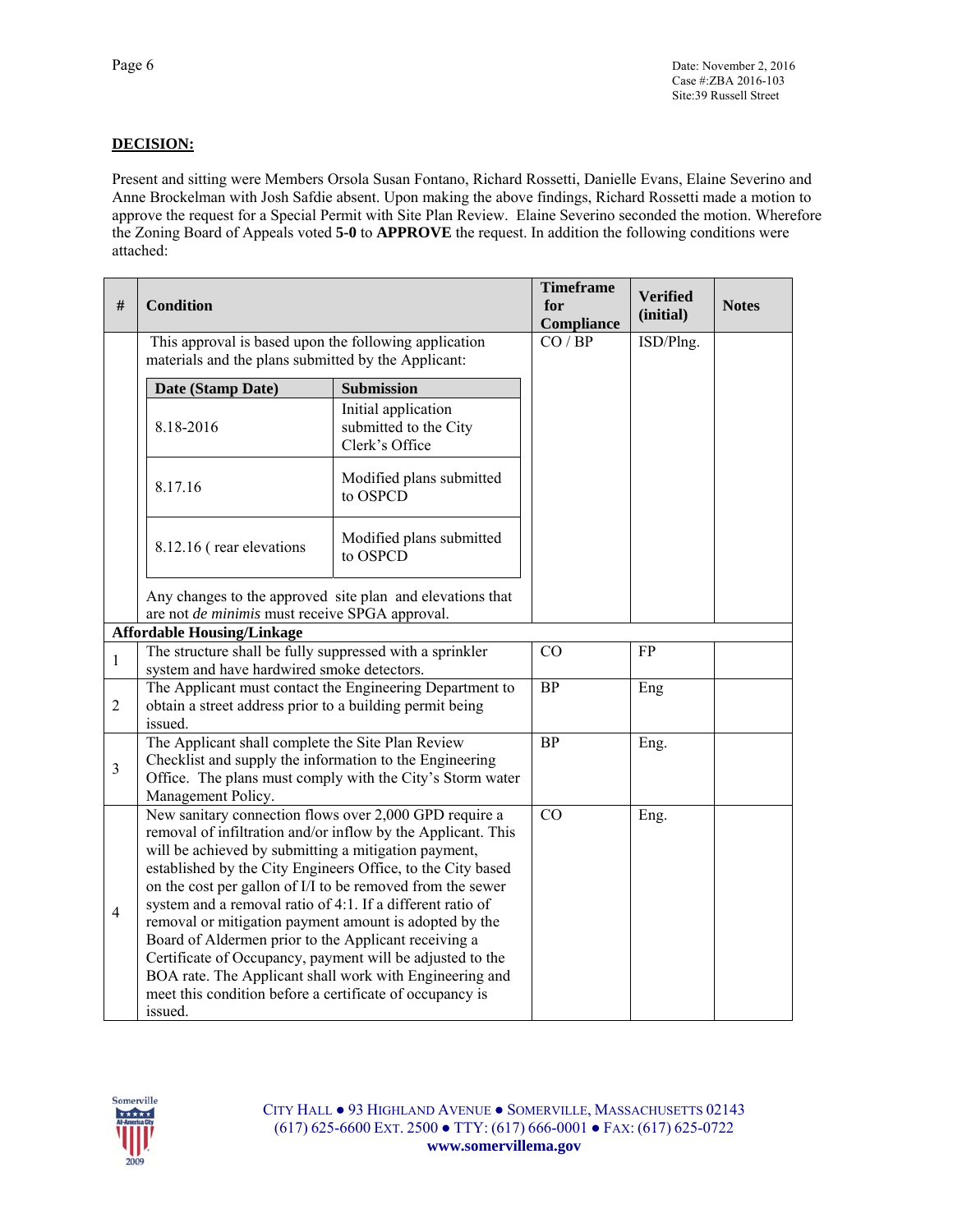|       | Because of the history of the site and the intended use, the<br>Applicant shall, prior to issuance of any demolition permit<br>and/or any building permit for the project, provide to the<br>Planning Department and the Inspectional Services<br>Division:                                                                                                                                                                                                                                                                                                    | Demolition<br>Permit     | Plng/ISD   |
|-------|----------------------------------------------------------------------------------------------------------------------------------------------------------------------------------------------------------------------------------------------------------------------------------------------------------------------------------------------------------------------------------------------------------------------------------------------------------------------------------------------------------------------------------------------------------------|--------------------------|------------|
| 5     | a copy of the Response Action Outcome (RAO)<br>a)<br>Statement, signed by a Licensed Site Professional<br>(LSP) and filed with DEP, verifying that a level of no<br>significant risk for the proposed residential use has<br>been achieved at the site; or                                                                                                                                                                                                                                                                                                     |                          |            |
|       | if remediation has not reached the RAO stage, a statement<br>signed by an LSP describing (i) the management of oil and<br>hazardous materials/waste at the site, including release<br>abatement measures intended to achieve a level of no<br>significant risk for residential use at the site, treatment and<br>storage on site, transportation off-site, and disposal at<br>authorized facilities, (ii) a plan for protecting the health and<br>safety of workers at the site, and (iii) a plan for monitoring<br>air quality in the immediate neighborhood. |                          |            |
| 6     | The Applicant shall submit a proposed drainage report,<br>stamped by a registered PE in Massachusetts that<br>demonstrates compliance with the City's storm water<br>policy.                                                                                                                                                                                                                                                                                                                                                                                   | <b>BP</b>                | Eng.       |
|       |                                                                                                                                                                                                                                                                                                                                                                                                                                                                                                                                                                |                          |            |
| 7     | The Applicant shall develop a demolition plan in<br>consultation with the City of Somerville Inspectional<br>Services Division. Full compliance with proper demolition<br>procedures shall be required, including timely advance<br>notification to abutters of demolition date and timing, good<br>rodent control measures (i.e. rodent baiting), minimization<br>of dust, noise, odor, and debris outfall, and sensitivity to<br>existing landscaping on adjacent sites.                                                                                     | Demolition<br>Permitting | <b>ISD</b> |
| $8\,$ | The Applicant must contact the Engineering Department to<br>coordinate the timeline for cutting or opening the street<br>and/or sidewalk for utility connections or other<br>construction. There is a moratorium on opening streets from<br>November 1st to April 1st and there is a list of streets that<br>have additional opening restrictions.                                                                                                                                                                                                             | <b>BP</b>                | Eng        |
| 9     | The Applicant shall conduct a survey of foundations and<br>buildings adjacent to the site prior to construction and shall<br>address concerns about impact to these structures from<br>project construction. The survey shall also include the<br>location of any alleged underground foundation linkage<br>between structures on the site.                                                                                                                                                                                                                    | BP                       | ISD/Plng   |
|       |                                                                                                                                                                                                                                                                                                                                                                                                                                                                                                                                                                |                          |            |
| 10    | The Applicant shall submit a proposed drainage report,<br>stamped by a registered PE in Massachusetts that<br>demonstrates compliance with the City's storm water<br>policy.                                                                                                                                                                                                                                                                                                                                                                                   | <b>BP</b>                | Eng.       |

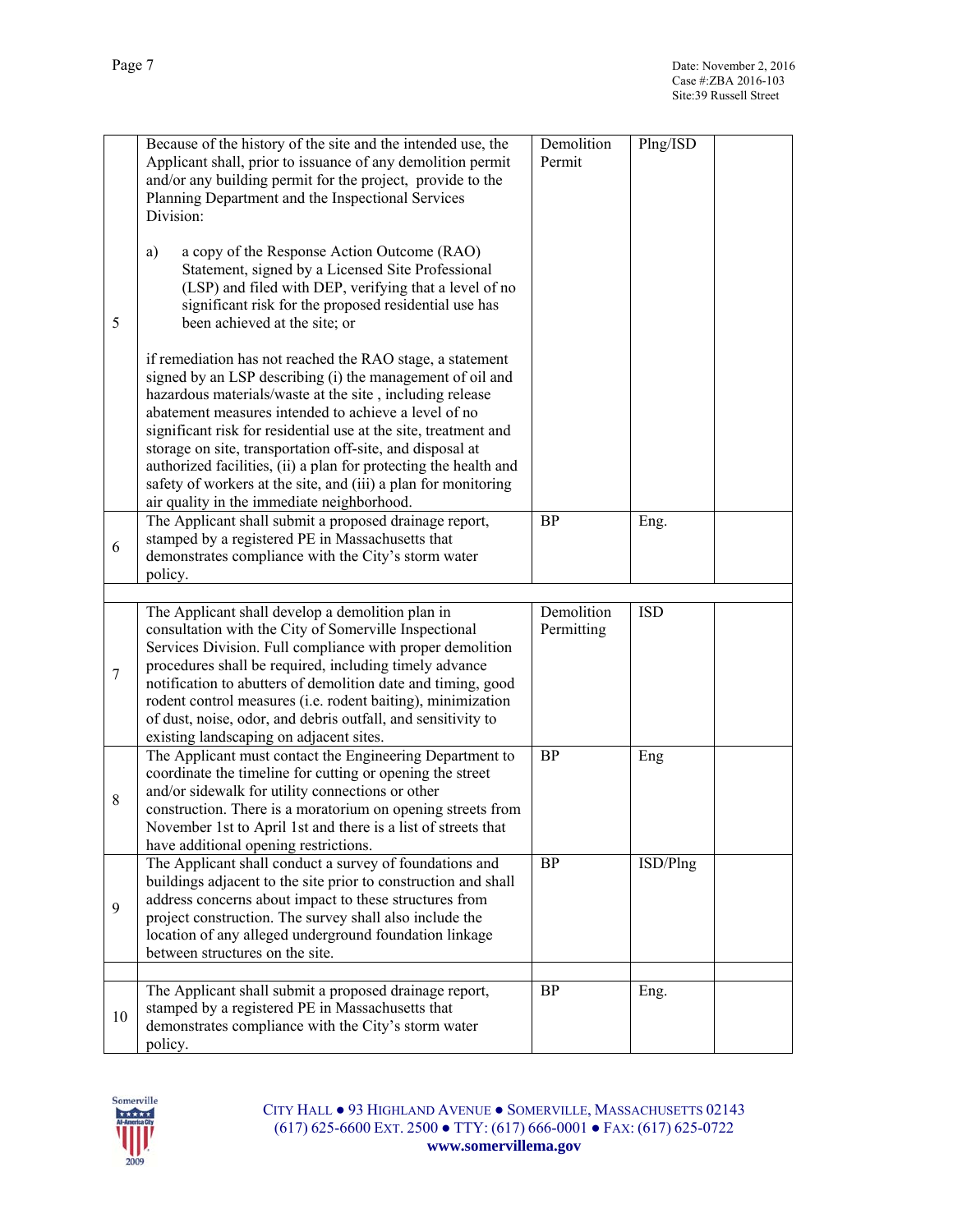| 11 | The applicant shall post the name and phone number of the<br>general contractor at the site entrance where it is visible to<br>people passing by.                                                                                                                                                                                                                                                                             | During<br>Construction       | Plng.                |                                                               |
|----|-------------------------------------------------------------------------------------------------------------------------------------------------------------------------------------------------------------------------------------------------------------------------------------------------------------------------------------------------------------------------------------------------------------------------------|------------------------------|----------------------|---------------------------------------------------------------|
| 12 | Approval is subject to the Applicant's and/or successor's<br>right, title and interest in the property.                                                                                                                                                                                                                                                                                                                       | Cont.                        | Plng.                | Deed<br>submitted<br>$\&$<br>applicatio<br>n formed<br>signed |
| 13 | The Applicant shall at his expense replace any existing<br>equipment (including, but not limited to street sign poles,<br>signs, traffic signal poles, traffic signal equipment, wheel<br>chair ramps, granite curbing, etc) and the entire sidewalk<br>immediately abutting the subject property if damaged as a<br>result of construction activity. All new sidewalks and<br>driveways must be constructed to DPW standard. | CO                           | <b>DPW</b>           |                                                               |
| 14 | All construction materials and equipment must be stored<br>onsite. If occupancy of the street layout is required, such<br>occupancy must be in conformance with the requirements of<br>the Manual on Uniform Traffic Control Devices and the<br>prior approval of the Traffic and Parking Department must<br>be obtained.                                                                                                     | During<br>Construction       | T&P                  |                                                               |
| 15 | Applicant shall provide final material samples for siding,<br>trim, windows, and doors (to the Design Review Committee<br>for review and comment and) to Planning Staff for review<br>and approval prior to construction.                                                                                                                                                                                                     | BP                           | Plng.                |                                                               |
| 16 | Landscaping should be installed and maintained in<br>compliance with the American Nurserymen's Association<br>Standards;                                                                                                                                                                                                                                                                                                      | Perpetual                    | Plng./<br><b>ISD</b> |                                                               |
| 17 | There shall be a minimum of one tree for each 1,000 sf of<br>required landscaped area under SZO §10.3.                                                                                                                                                                                                                                                                                                                        | CO                           | Plng                 |                                                               |
| 18 | The electric, telephone, cable TV and other such lines and<br>equipment shall be placed underground from the source or<br>connection. The utilities plan shall be supplied to the Wiring<br>Inspector before installation.                                                                                                                                                                                                    | Installation<br>of Utilities | Wiring<br>Inspector  |                                                               |
| 19 | Full civil plans with drainage and connections shall be<br>reviewed and approved by engineering staff before the<br>issuance of a permit.                                                                                                                                                                                                                                                                                     | <b>BP</b>                    | <b>ENG</b>           |                                                               |
| 20 | The easement between buildings shall be kept clear at all<br>times. There shall be no parking or storage of anything<br>between the buildings.                                                                                                                                                                                                                                                                                | CO/Perpetua<br>1             |                      |                                                               |
| 21 | Applicant will screen the dumpster with fencing that blocks<br>any view of the dumpster itself.                                                                                                                                                                                                                                                                                                                               | CO                           | Plng.                |                                                               |
| 22 | Snow from more than a 2" event shall be plowed and<br>removed from the site.                                                                                                                                                                                                                                                                                                                                                  | Cont.                        | ISD.                 |                                                               |
| 23 | Applicant will screen the dumpster with fencing that blocks<br>any view of the dumpster itself.                                                                                                                                                                                                                                                                                                                               | CO                           | ISD/plng             |                                                               |
|    |                                                                                                                                                                                                                                                                                                                                                                                                                               |                              |                      |                                                               |

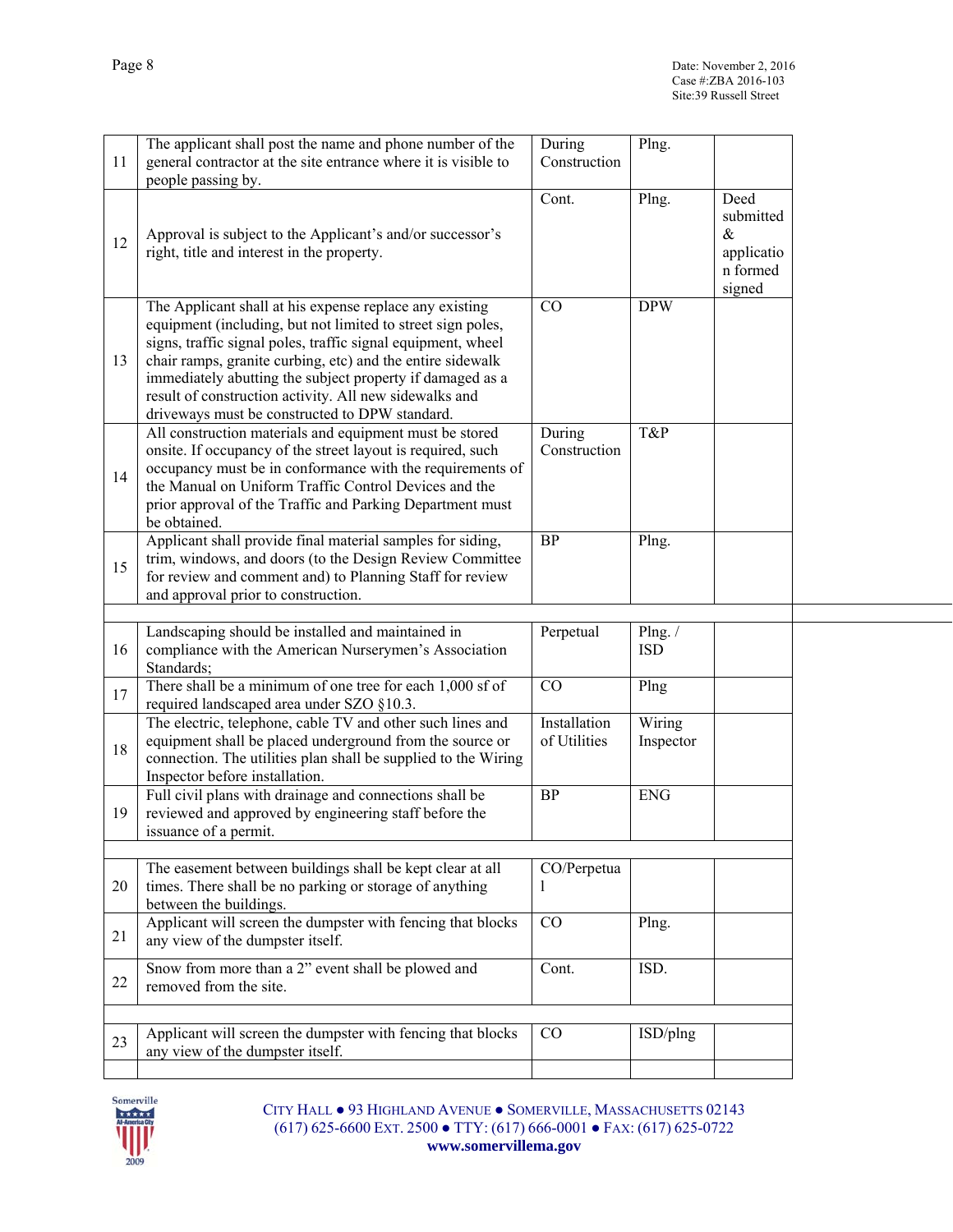| 24 | Snow from more than a 2" event shall be plowed and                                                                               | Cont.                        | ISD.  |  |
|----|----------------------------------------------------------------------------------------------------------------------------------|------------------------------|-------|--|
|    | removed from the site.                                                                                                           |                              |       |  |
| 25 | Any transformers should be located as not to impact the<br>historic building or landscaped area, and shall be fully<br>screened. | Electrical<br>permits<br>&CO | CO    |  |
| 26 | Applicant will screen the dumpster with fencing that blocks<br>any view of the dumpster itself.                                  | -CO                          | Plng. |  |